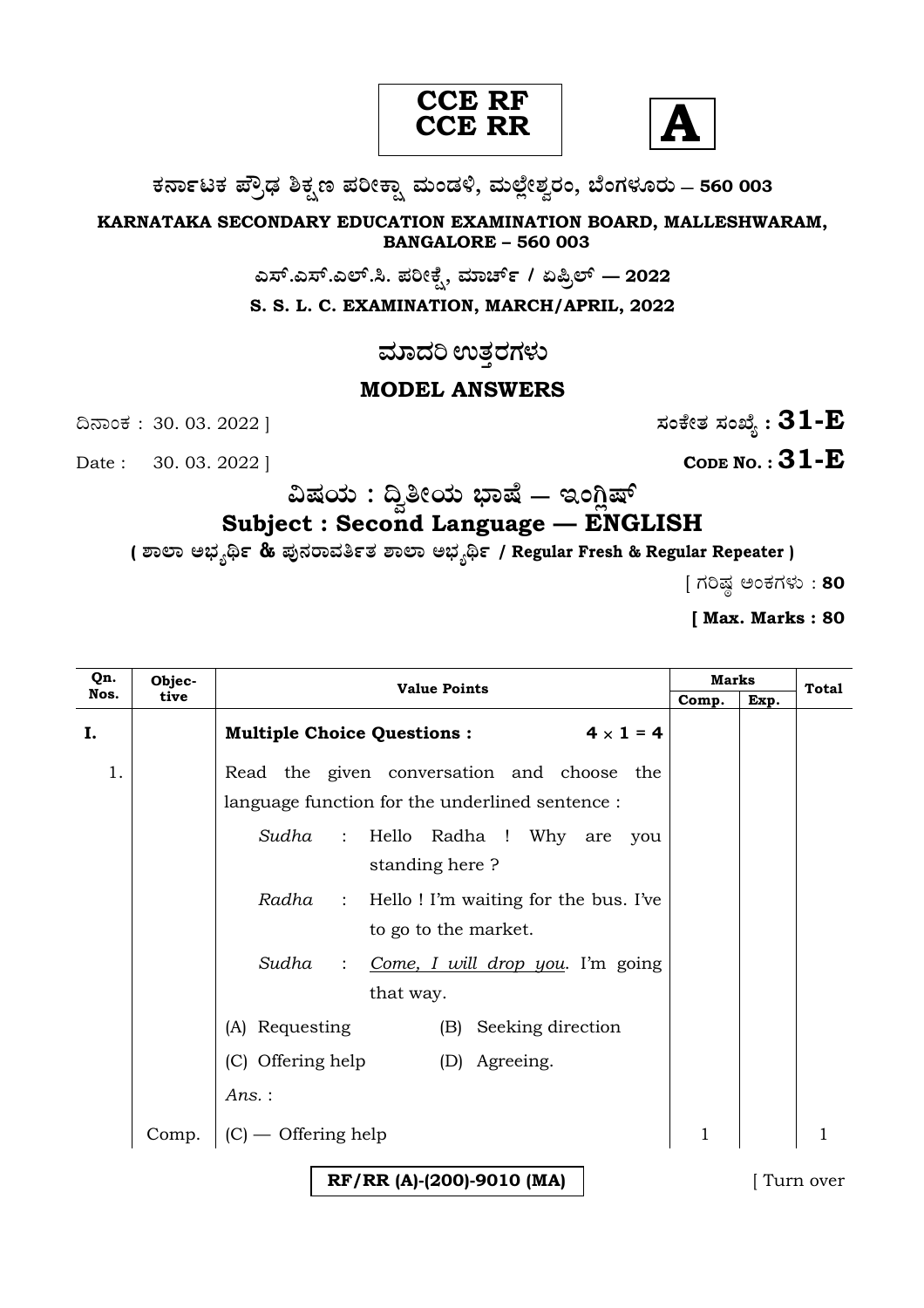| w |  |
|---|--|

#### **31-E** 2 **CCE RF & RR**

| Qn.<br>Nos. | Objec-<br>tive | <b>Value Points</b>                                                                                   | Marks        |      | Total |
|-------------|----------------|-------------------------------------------------------------------------------------------------------|--------------|------|-------|
| 2.          |                | Choose the appropriate question tag and fill in the<br>blank:                                         | Comp.        | Exp. |       |
|             |                | Your friends are coming tonight, ?                                                                    |              |      |       |
|             |                | (A) are they<br>(B)<br>don't they                                                                     |              |      |       |
|             |                | $(C)$ do they<br>(D) aren't they.                                                                     |              |      |       |
|             |                | $Ans.$ :                                                                                              |              |      |       |
|             | Comp.          | $(D)$ — aren't they.                                                                                  | $\mathbf{1}$ |      | 1     |
| 3.          |                | Read the given conversation and fill in the blank<br>choosing the most appropriate words :            |              |      |       |
|             |                | Rajesh : Hey Sunil ! Did you watch the<br>cricket match yesterday? We won<br>the match!               |              |      |       |
|             |                | Sunil :<br>No, I didn't ! If you had told me<br>earlier, I  watched it.                               |              |      |       |
|             |                | (A) would have<br>(B) wouldn't have                                                                   |              |      |       |
|             |                | (C) will have<br>(D) shall have.                                                                      |              |      |       |
|             |                | Ans.:                                                                                                 |              |      |       |
|             | Comp.          | $(A)$ — would have                                                                                    | $\mathbf{1}$ |      | 1     |
| 4.          |                | Read the following and choose the infinitive :                                                        |              |      |       |
|             |                | The facility lacked personnel and equipment. The                                                      |              |      |       |
|             |                | on duty physician was not able to do more than<br>giving first aid. He advised that she be moved to a |              |      |       |
|             |                | nearby hospital.                                                                                      |              |      |       |
|             |                | to do<br>$(A)$ was<br>(B)                                                                             |              |      |       |
|             |                | (C) advised<br>lacked.<br>(D)                                                                         |              |      |       |
|             |                | Ans.:                                                                                                 |              |      |       |
|             | Comp.          | $(B)$ — to do                                                                                         | 1            |      | 1     |
| II.         |                | Do as directed :<br>$12 \times 1 = 12$                                                                |              |      |       |
| 5.          |                | Which one of the following words has one syllable ?<br>transform, free, unity, problem.               |              |      |       |
|             |                | Ans.:                                                                                                 |              |      |       |
|             | Rem.           | free                                                                                                  | 1            |      | 1     |
|             |                | RF/RR (A)-(200)-9010 (MA)                                                                             |              |      |       |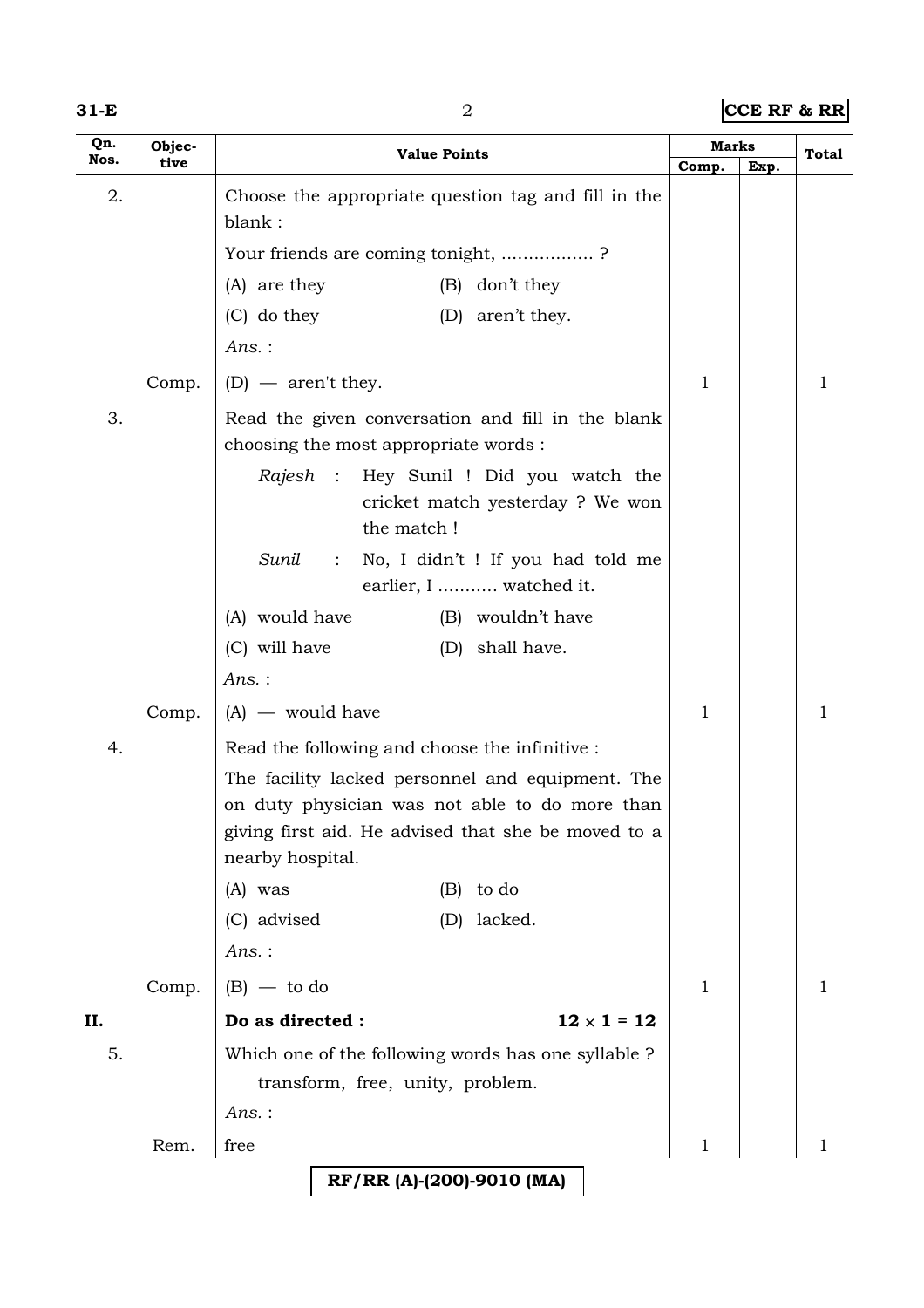## **CCE RF & RR** 3 31-E

| Qn.<br>Nos. | Objec- |                   | <b>Value Points</b>                                      | <b>Marks</b> |      | <b>Total</b> |
|-------------|--------|-------------------|----------------------------------------------------------|--------------|------|--------------|
|             | tive   |                   |                                                          | Comp.        | Exp. |              |
| 6.          |        |                   | Combine the word in <b>Column-A</b> with its collocative |              |      |              |
|             |        | word in Column-B: |                                                          |              |      |              |
|             |        | A'                | $\mathbf{B}'$                                            |              |      |              |
|             |        | credit            | [insurance, order, card, coin]                           |              |      |              |
|             |        | $Ans.$ :          |                                                          |              |      |              |
|             | Rem.   | credit card       |                                                          | 1            |      | 1            |
| 7.          |        |                   | Fill in the blank using the correct article :            |              |      |              |
|             |        |                   | We reached the city after  sunset.                       |              |      |              |
|             |        | $Ans.$ :          |                                                          |              |      |              |
|             | Rem.   | the               |                                                          | $\mathbf 1$  |      | 1            |
| 8.          |        |                   | Fill in the blank using suitable linker:                 |              |      |              |
|             |        |                   | Ravi bought fresh fruits  vegetables.                    |              |      |              |
|             |        | Ans.:             |                                                          |              |      |              |
|             | Comp.  | and               |                                                          | 1            |      | 1            |
| 9.          |        |                   | Fill in the blank with appropriate preposition :         |              |      |              |
|             |        |                   | The girl looked  her friend in disbelief.                |              |      |              |
|             |        | Ans.:             |                                                          |              |      |              |
|             | Comp.  | at                |                                                          | $\mathbf 1$  |      | 1            |
| 10.         |        |                   | Fill in the blank with appropriate tense form of the     |              |      |              |
|             |        |                   | verb given in brackets :                                 |              |      |              |
|             |        |                   | Now-a-days Arjun<br>$(go)$ to school                     |              |      |              |
|             |        | regularly.        |                                                          |              |      |              |
|             |        | Ans.:             |                                                          |              |      |              |
|             | Comp.  | goes              |                                                          | 1            |      | 1            |
| 11.         |        |                   | Identify the part of speech of the underlined word:      |              |      |              |
|             |        |                   | The temples at Hampi are magnificent.                    |              |      |              |
|             |        | Ans.:             |                                                          |              |      |              |
|             | Rem.   | adjective         |                                                          | $\mathbf{1}$ |      | 1            |
|             |        |                   | RF/RR (A)-(200)-9010 (MA)                                |              |      | Turn over    |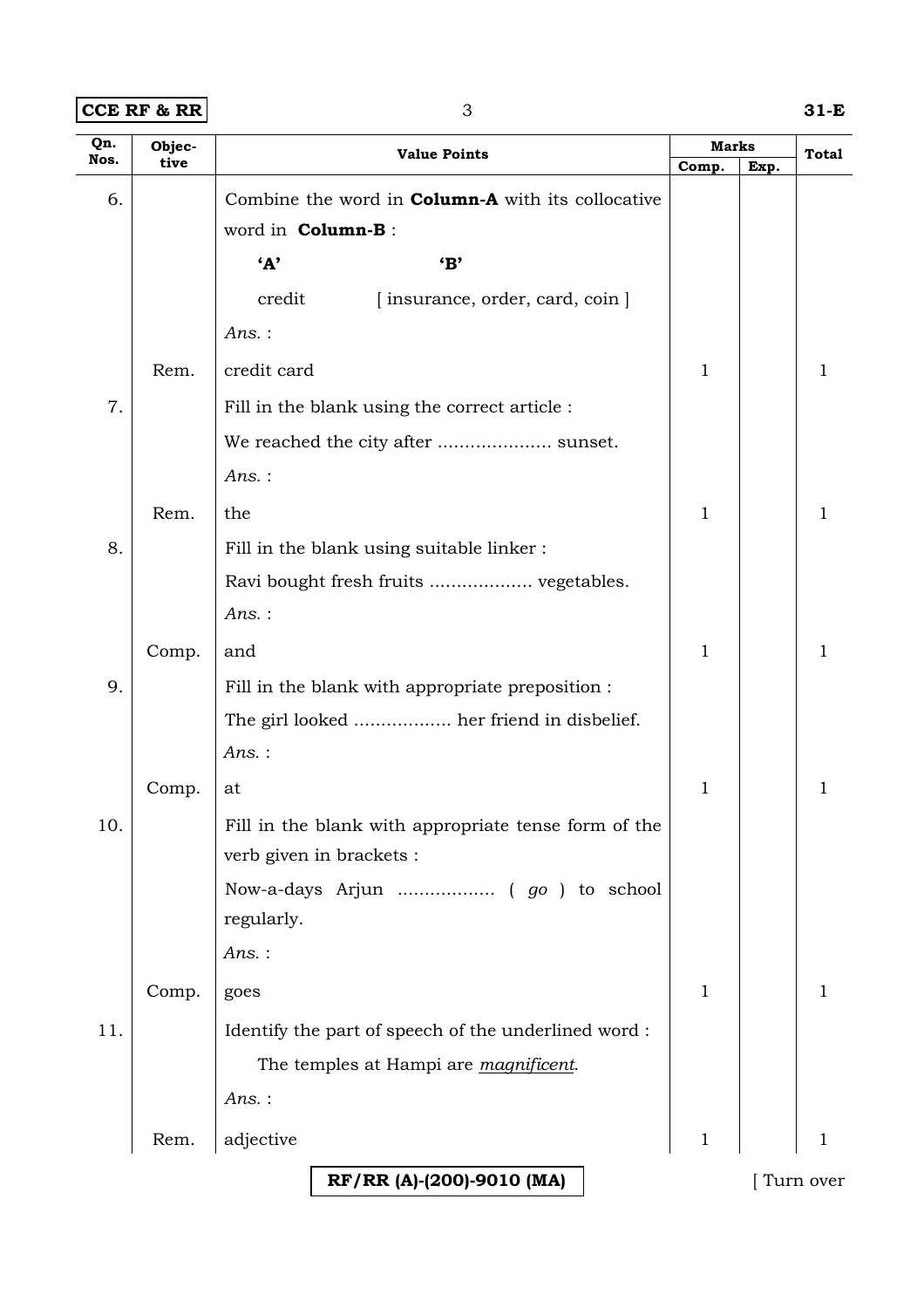| w |  |
|---|--|

## **31-E** 4 **CCE RF & RR**

| Qn.  | Objec- | <b>Value Points</b>                                                                          | Marks |              | Total |
|------|--------|----------------------------------------------------------------------------------------------|-------|--------------|-------|
| Nos. | tive   |                                                                                              | Comp. | Exp.         |       |
| 12.  |        | the correct form of the word given in<br>Write                                               |       |              |       |
|      |        | brackets:                                                                                    |       |              |       |
|      |        |                                                                                              |       |              |       |
|      |        | their efforts to find a cure for the disease.                                                |       |              |       |
|      |        | Ans.:                                                                                        |       |              |       |
|      | Comp.  | successful                                                                                   |       | $\mathbf{1}$ | 1     |
| 13.  |        | Use the word 'search' as verb in a sentence.                                                 |       |              |       |
|      |        | Ans.:                                                                                        |       |              |       |
|      | Exp.   | meaningful sentence                                                                          |       | $\mathbf{1}$ | 1     |
| 14.  |        | Change into superlative degree :                                                             |       |              |       |
|      |        | Ooty is cooler than any other hill station in South                                          |       |              |       |
|      |        | India.                                                                                       |       |              |       |
|      |        | $Ans.$ :                                                                                     |       |              |       |
|      | Exp.   | Ooty is the coolest hill station in South India.                                             |       | $\mathbf{1}$ | 1     |
| 15.  |        | Change into passive voice :                                                                  |       |              |       |
|      |        | The chief guest distributed the notebooks.                                                   |       |              |       |
|      |        | Ans.:                                                                                        |       |              |       |
|      | Exp.   | The notebooks were distributed by the chief guest.                                           |       | 1            | T     |
| 16.  |        | Read the following conversation and change the<br>underlined sentence into reported speech : |       |              |       |
|      |        | Raghav :<br>Hello Raj ! When are you going to<br>Delhi?                                      |       |              |       |
|      |        | Raj<br>Hey Raghav ! <i>I am going to Delhi</i><br>$\ddot{\cdot}$<br>tomorrow.                |       |              |       |
|      |        |                                                                                              |       |              |       |
|      |        | $Ans.$ :                                                                                     |       |              |       |
|      | Exp.   | that he was going to Delhi the next day.                                                     |       | 1            | 1     |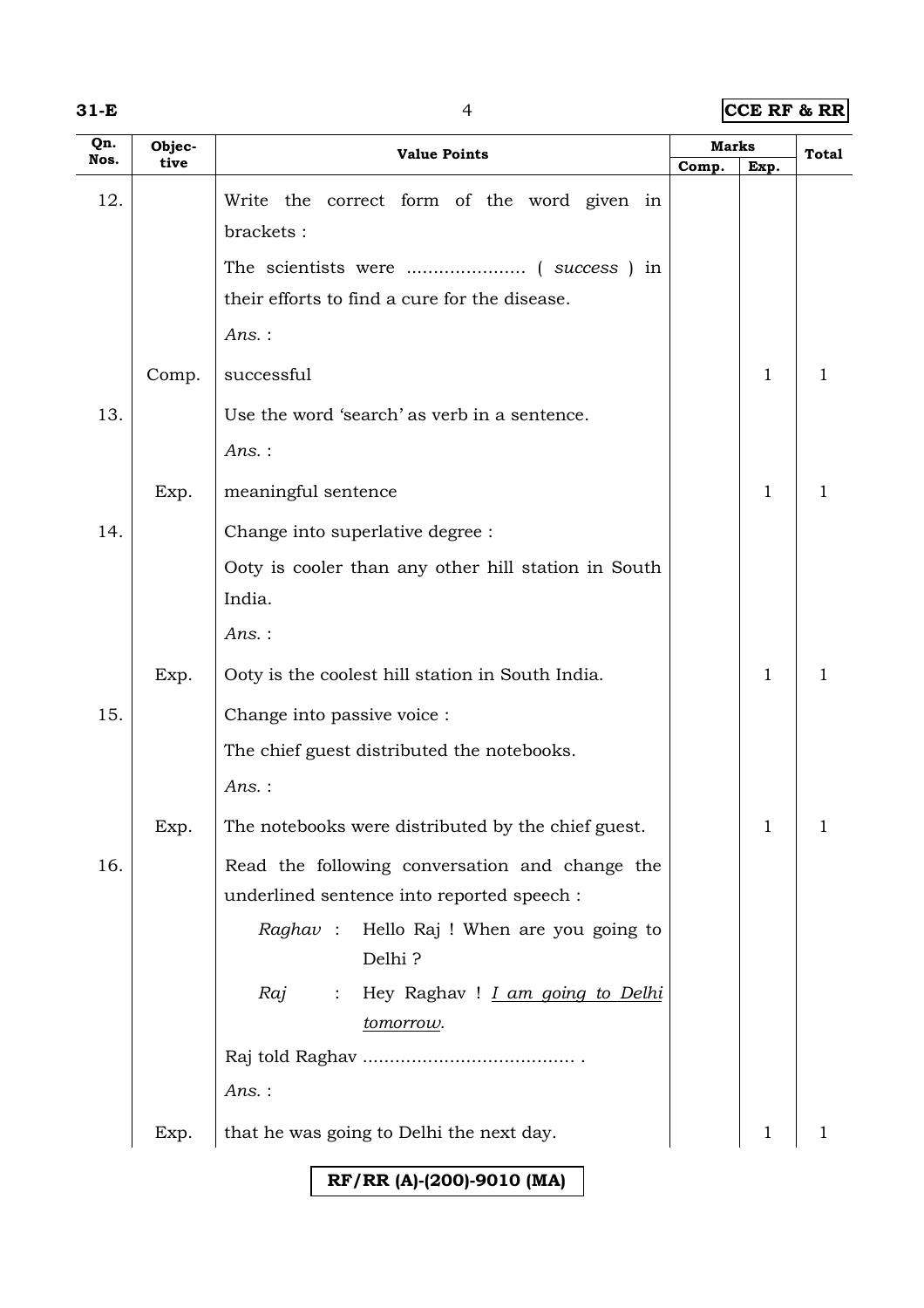| Qn.  | Objec- | <b>Value Points</b>                                      | Marks          |               | Total          |
|------|--------|----------------------------------------------------------|----------------|---------------|----------------|
| Nos. | tive   |                                                          | Comp.          | Exp.          |                |
| III. |        | The following paragraph has two errors. Edit the         |                |               |                |
|      |        | paragraph and rewrite it in the answer book :            |                |               |                |
|      |        | $2 \times 1 = 2$                                         |                |               |                |
| 17.  |        | Narendra understand that Sri Ramakrishna was a           |                |               |                |
|      |        | great soul. He observed him from close quarters          |                |               |                |
|      |        | and gradual came to accept Sri Ramakrishna as his        |                |               |                |
|      |        | teacher.                                                 |                |               |                |
|      |        | Verbal mistake to be corrected.<br>a)                    |                |               |                |
|      |        | Adverbial mistake to be corrected.<br>b)                 |                |               |                |
|      |        | $Ans.$ :                                                 |                |               |                |
|      | Exp.   | understood<br>a)                                         | 1              |               |                |
|      |        | gradually<br>b)                                          | 1              |               | $\overline{2}$ |
| IV.  |        | Answer the following questions in<br>2<br>З              |                |               |                |
|      |        | $7 \times 2 = 14$<br>sentences each :                    |                |               |                |
| 18.  |        | Why did Nehru choose Dr. Ambedkar as the law             |                |               |                |
|      |        | minister?                                                |                |               |                |
|      |        | Ans.:                                                    |                |               |                |
|      | Comp.  | recognition of Ambedkar's skills $-$ in the field of     |                |               |                |
|      |        | $law - legislation - tribute - his vision of social$     |                |               |                |
|      |        | justice.                                                 | $1\frac{1}{2}$ | $\frac{1}{2}$ | 2              |
| 19.  |        | Ambedkar had a great thirst for books when he was        |                |               |                |
|      |        | a student. Explain.                                      |                |               |                |
|      |        | Ans.:                                                    |                |               |                |
|      | Comp.  | Ambedkar — voracious reader — bought books —             |                |               |                |
|      |        | curtailing daily needs $-$ in New York $-$ purchased     |                |               |                |
|      |        | $-$ 2000 old books $-$ London $-$ books $-$ to India $-$ |                |               |                |
|      |        | in 32 boxes.                                             | $1\frac{1}{2}$ | $\frac{1}{2}$ | $\overline{2}$ |
|      |        | RF/RR (A)-(200)-9010 (MA)                                |                |               | [ Turn over    |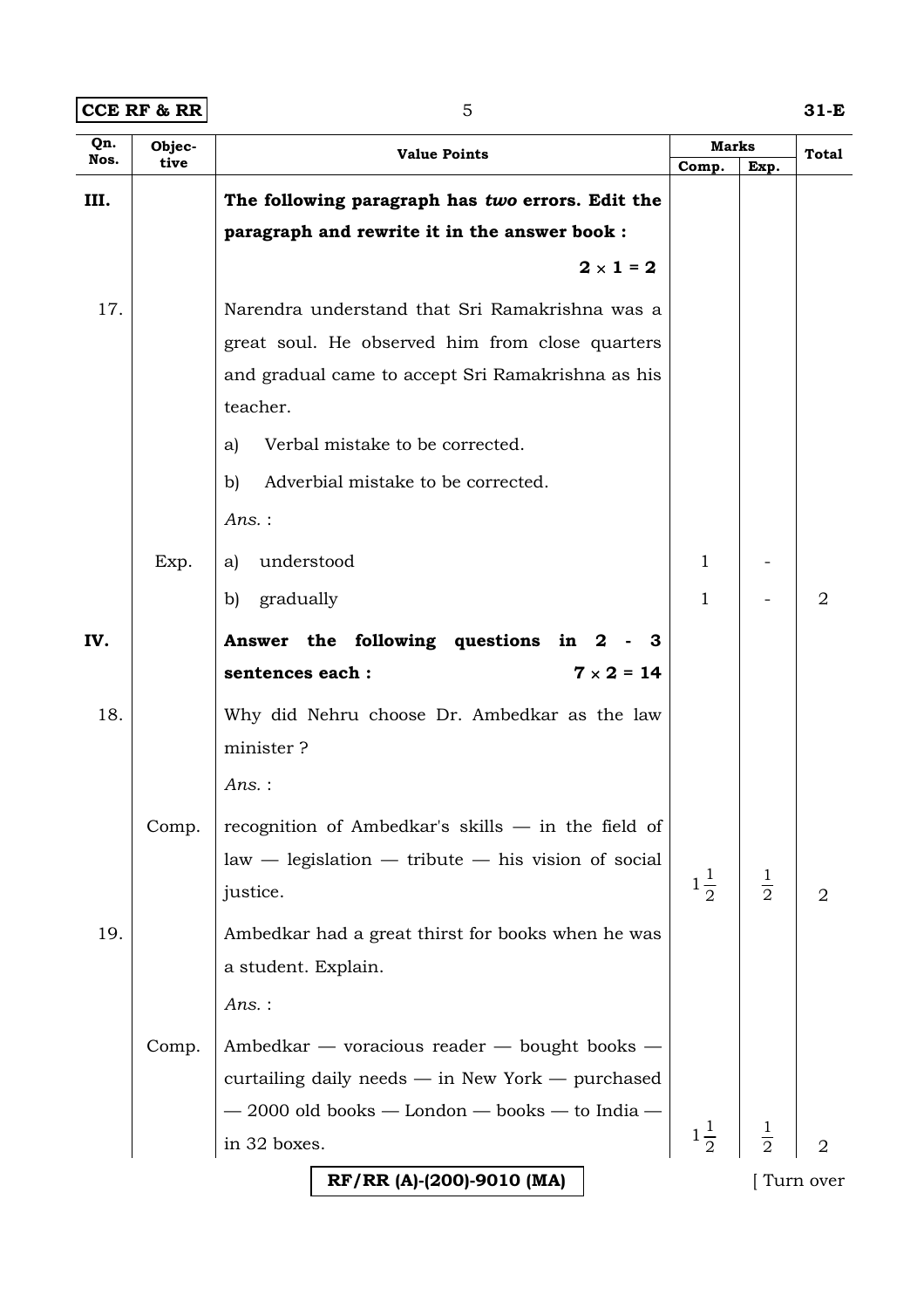| w |  |
|---|--|

**31-E** 6 **CCE RF & RR**

| Qn.  | Objec- | <b>Value Points</b>                                                                                                                                                                                                             | <b>Marks</b>   |                              | <b>Total</b>   |
|------|--------|---------------------------------------------------------------------------------------------------------------------------------------------------------------------------------------------------------------------------------|----------------|------------------------------|----------------|
| Nos. | tive   |                                                                                                                                                                                                                                 | Comp.          | Exp.                         |                |
| 20.  |        | Do you think the response of the artists in the<br>concert was unusual? Why?<br>Ans.:                                                                                                                                           |                |                              |                |
|      |        |                                                                                                                                                                                                                                 |                |                              |                |
|      | Exp.   | Artists' response — unusual — world famous<br>musicians - busy schedules - still agreed -<br>played for Anant.                                                                                                                  | $1\frac{1}{2}$ | $\frac{1}{2}$                | $\overline{2}$ |
| 21.  |        | How did Smita execute her daring thought?                                                                                                                                                                                       |                |                              |                |
|      |        | $Ans.$ :                                                                                                                                                                                                                        |                |                              |                |
|      | Exp.   | After the concert — wriggled her way — towards<br>stage $-$ knees felt weak, tongue $\text{dry}$ $-$ hands folded<br>$-$ poured out $-$ story of brother $-$ sick at home $-$<br>longed to hear — requested to play for bother. | $1\frac{1}{2}$ | $\frac{1}{2}$                | $\overline{2}$ |
| 22.  |        | Write about the physical appearance of the Jazz<br>player.                                                                                                                                                                      |                |                              |                |
|      |        | Ans.:                                                                                                                                                                                                                           |                |                              |                |
|      |        | Jazz player $-$ wrinkled old face $-$ wearies of living<br>- head down - eyes closed - sagging stomach -<br>frayed collar — faded blue old shirt — worn jacket<br>- rundown shoes - paper in them.                              | $1\frac{1}{2}$ | $\frac{1}{2}$                | 2              |
| 23.  |        | What do you think is the writer of 'Narayanapur<br>incident' trying to impress upon the readers?<br><b>OR</b>                                                                                                                   |                |                              |                |
|      |        | How can you say that the students' march was<br>unusual ?                                                                                                                                                                       |                |                              |                |
|      |        | $Ans.$ :                                                                                                                                                                                                                        |                |                              |                |
|      | Exp.   | Small town $-$ students marching $-$ everyone $-$                                                                                                                                                                               |                |                              |                |
|      |        | contribute to freedom struggle $-$ in their own way                                                                                                                                                                             |                |                              |                |
|      |        | $-$ patriotic $-$ join $-$ Quit India.                                                                                                                                                                                          |                | $1\frac{1}{2}$ $\frac{1}{2}$ |                |
|      |        | <b>OR</b>                                                                                                                                                                                                                       |                |                              |                |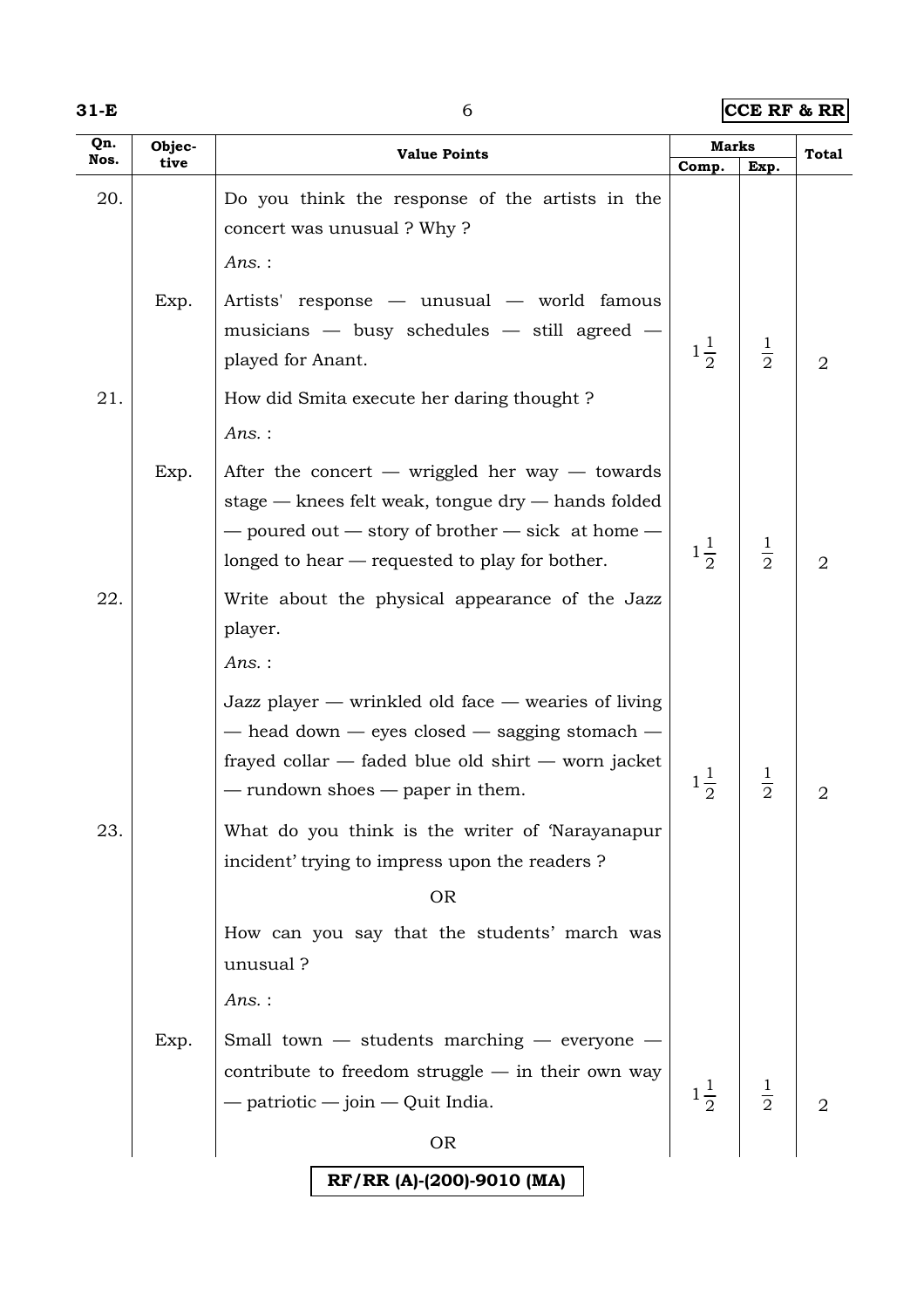| $ CCE$ RF & RR $ $ | $31-E$ |
|--------------------|--------|
|--------------------|--------|

| Qn.  | Objec- | <b>Value Points</b>                                      | Marks          |               | <b>Total</b> |
|------|--------|----------------------------------------------------------|----------------|---------------|--------------|
| Nos. | tive   |                                                          | Comp.          | Exp.          |              |
|      |        | Students $-$ walked $-$ complete silence $-$ no          |                |               |              |
|      |        | slogans — no shouts — just shuffle of feet — drip of     |                |               |              |
|      |        | $rain$ — low murmur — crowd — peaceful march —           |                |               |              |
|      |        | no chance $-$ police to arrest $-$ no violence.          | $1\frac{1}{2}$ | $\frac{1}{2}$ | 2            |
| 24.  |        | What kind of difficulties Dicky Dolma had to face as     |                |               |              |
|      |        | a young girl?                                            |                |               |              |
|      |        | <b>OR</b>                                                |                |               |              |
|      |        | How did Haneef and his brothers learn to be              |                |               |              |
|      |        | independent at a young age?                              |                |               |              |
|      |        | Ans.:                                                    |                |               |              |
|      | Comp.  | Only $11$ - lost mother - lost elder brother -           |                |               |              |
|      |        | $father$ bed-ridden $-$ financial difficulties $-$ still |                |               |              |
|      |        | determined.                                              | $1\frac{1}{2}$ | $\frac{1}{2}$ | 2            |
|      |        | <b>OR</b>                                                |                |               |              |
|      |        | Haneef $-$ lost father $-$ when eight years old $-$      |                |               |              |
|      |        | mother — touring job — a vocal artist — children —       |                |               |              |
|      |        | responsible $-$ getting up $-$ getting ready for school  |                |               |              |
|      |        | — learnt one's duty — most important thing.              | $1\frac{1}{2}$ | $\frac{1}{2}$ | 2            |
| V.   |        | Answer the following questions in 5 - 6                  |                |               |              |
|      |        | $2 \times 3 = 6$<br>sentences each :                     |                |               |              |
| 25.  |        | Describe Swami's dreadful experience when he was         |                |               |              |
|      |        | lying under the bench.                                   |                |               |              |
|      |        | Ans.:                                                    |                |               |              |
|      | Exp.   | Swami — under the bench — safer — fell asleep —          |                |               |              |
|      |        | racked with nightmares $-$ a tiger $-$ chasing $-$       |                |               |              |
|      |        | desperate to escape $-$ nightmare continued $-$          |                |               |              |
|      |        | opened eyes — to feel granny's presence — touched        |                |               |              |
|      |        | wooden leg of the bench $-$ lonely state $-$ rustling    |                |               |              |
|      |        | RF/RR (A)-(200)-9010 (MA)                                |                |               | [ Turn over  |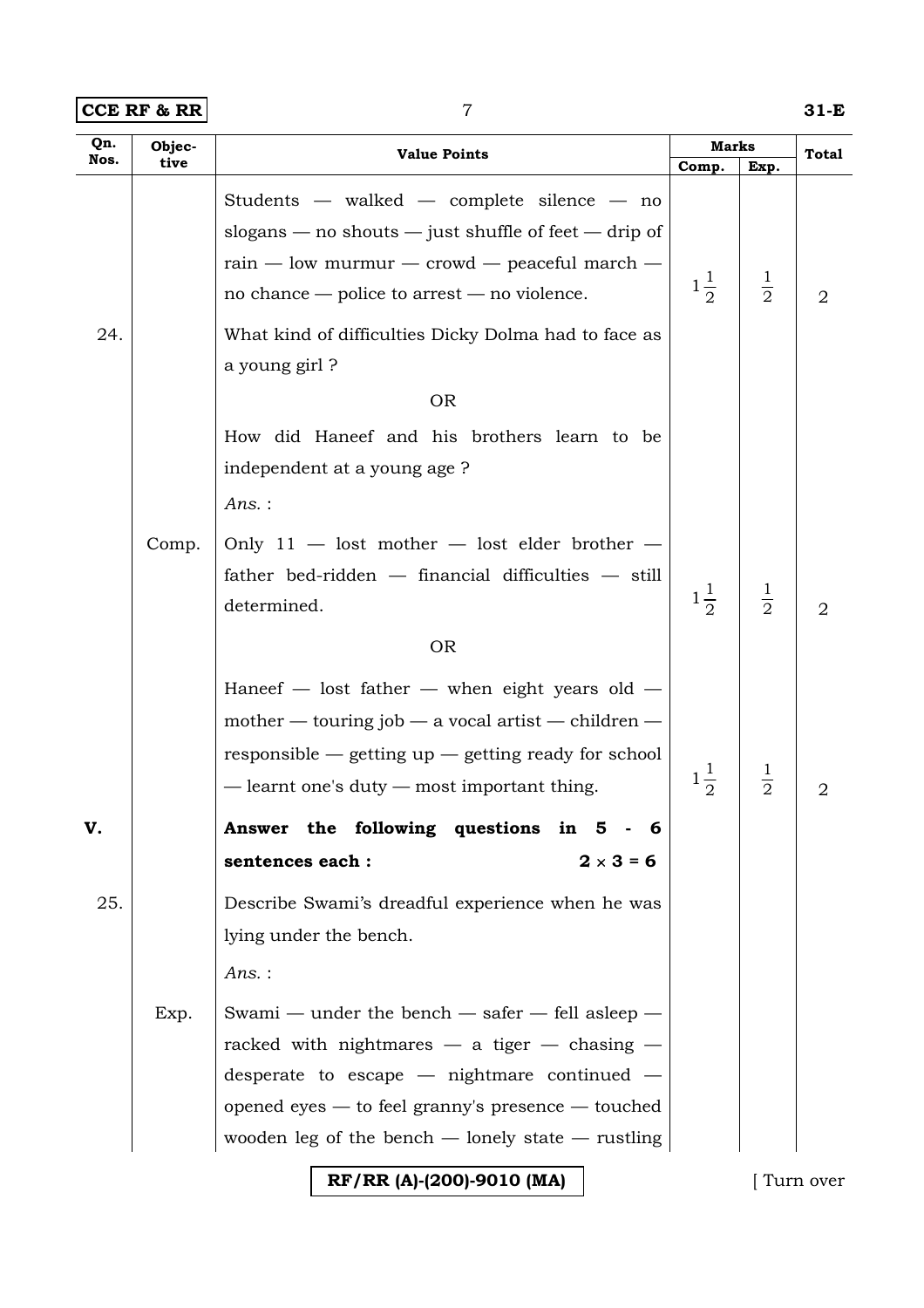|--|--|--|

## **31-E** 8 **CCE RF & RR**

| Qn.<br>Objec- |       | <b>Value Points</b>                                           | Marks          |              | Total |
|---------------|-------|---------------------------------------------------------------|----------------|--------------|-------|
| Nos.          | tive  |                                                               | Comp.          | Exp.         |       |
|               |       | - something moving - gazed in horror - crawled                |                |              |       |
|               |       | out — hugged it — used teeth — mortal weapon.                 | $\overline{2}$ | $\mathbf{1}$ | 3     |
| 26.           |       | How does the poet describe the progress achieved in           |                |              |       |
|               |       | our country in the poem 'The Song of India'?                  |                |              |       |
|               |       | $Ans.$ :                                                      |                |              |       |
|               | Exp.  | Poet $-$ wants to highlight $-$ progress $-$ dam and          |                |              |       |
|               |       | $\lambda$ lake $-$ steel mills $-$ ship building yard $-$ men |                |              |       |
|               |       | working — to technologise — to put the country —              |                |              |       |
|               |       | atomic age.                                                   | 2              | $\mathbf{1}$ | 3     |
| VI.           |       | Read the following extracts and answer the                    |                |              |       |
|               |       | $4 \times 3 = 12$<br>questions that follow :                  |                |              |       |
| 27.           |       | "Behenji, aap theek hai ?" he asked [Sister, are you          |                |              |       |
|               |       | $okay ?$ .                                                    |                |              |       |
|               |       | a) Who is the speaker?                                        |                |              |       |
|               |       | b) Who is addressed as 'Behenji' here?                        |                |              |       |
|               |       | Why did the speaker ask this question?<br>$\mathbf{C}$        |                |              |       |
|               |       | Ans.:                                                         |                |              |       |
|               | Comp. | Baleshwar Mishra<br>a)                                        | 1              |              |       |
|               |       | Roma Talreja<br>b)                                            | 1              |              |       |
|               |       | Roma had fallen by the side of the tracks,<br>$\mathbf{c}$    |                |              |       |
|               |       | unconscious.                                                  | 1              |              | 3     |
| 28.           |       | "One day they came back to the office to complain."           |                |              |       |
|               |       | Who does 'they' refer to ?<br>a)                              |                |              |       |
|               |       | Who did they complain about ?<br>$\mathbf{b}$                 |                |              |       |
|               |       | What was the complaint?<br>C)                                 |                |              |       |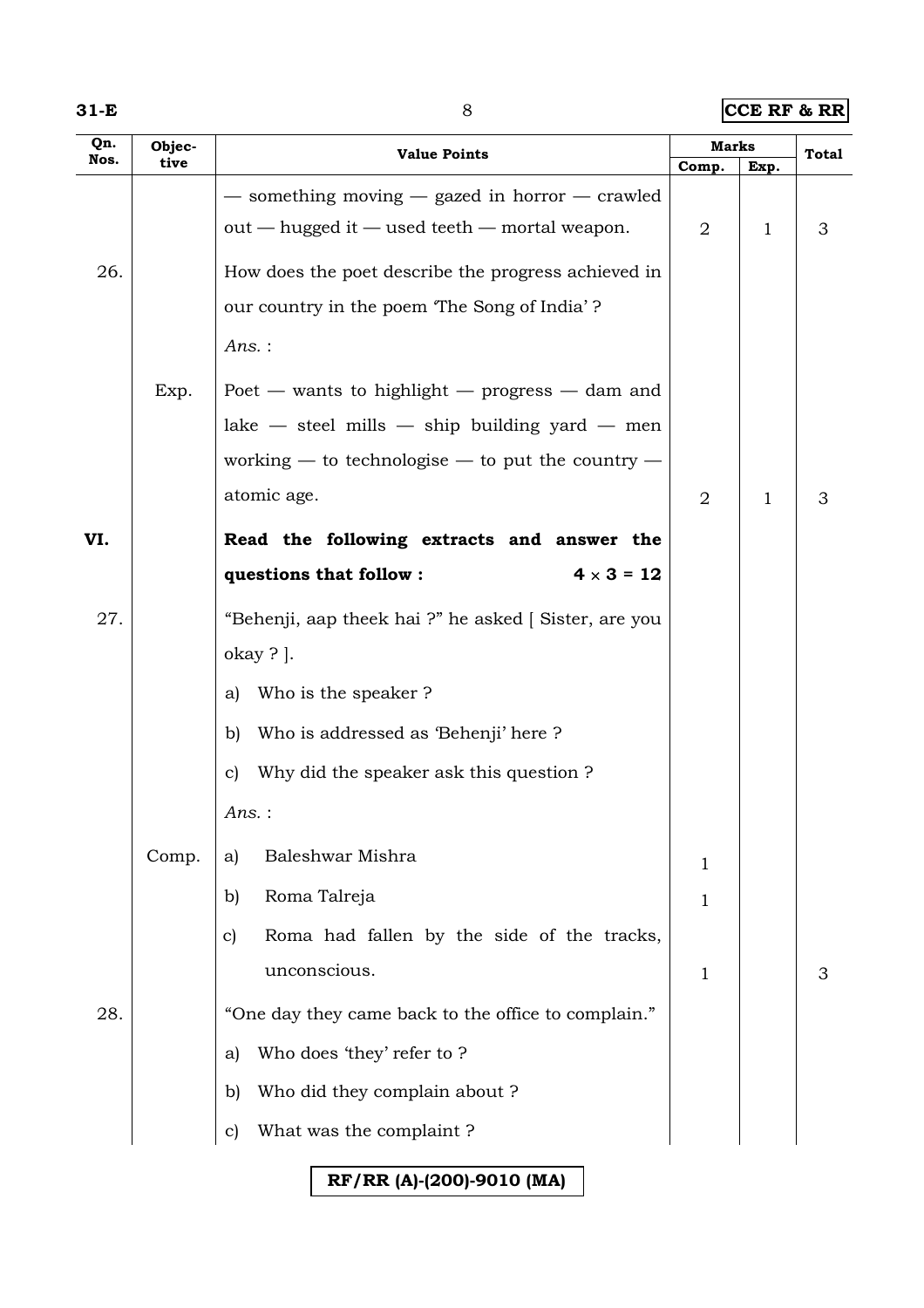**CCE RF & RR** 9 31-E

| Qn.  | Objec- | <b>Value Points</b>                                          |              | <b>Marks</b> | <b>Total</b> |
|------|--------|--------------------------------------------------------------|--------------|--------------|--------------|
| Nos. | tive   |                                                              | Comp.        | Exp.         |              |
|      |        | Ans.:                                                        |              |              |              |
|      | Comp.  | Americans<br>a)                                              | 1            |              |              |
|      |        | Children of Rio en Medio<br>b)                               | 1            |              |              |
|      |        | The children were overrunning their property<br>$\mathbf{c}$ | $\mathbf{1}$ |              | 3            |
| 29.  |        | "This is an idle pastime. You would do better to             |              |              |              |
|      |        | read and get some knowledge," he said to his son.            |              |              |              |
|      |        | Who is the speaker?<br>a)                                    |              |              |              |
|      |        | Who does 'you' refer to ?<br>b)                              |              |              |              |
|      |        | What is referred here as 'idle pastime'?<br>$\mathbf{c}$     |              |              |              |
|      |        | $Ans.$ :                                                     |              |              |              |
|      | Comp.  | Satish's father<br>a)                                        | 1            |              |              |
|      |        | Satish<br>$\mathbf{b}$                                       | 1            |              |              |
|      |        | drawing / doodling<br>$\mathbf{c}$                           | 1            |              | 3            |
| 30.  |        | "You say you own me,                                         |              |              |              |
|      |        | I wait."                                                     |              |              |              |
|      |        | Who is the speaker?<br>a)                                    |              |              |              |
|      |        | Who does 'you' refer to ?<br>$\mathbf{b}$                    |              |              |              |
|      |        | What does 'I wait' indicate in the context ?<br>$\mathbf{c}$ |              |              |              |
|      |        | $Ans.$ :                                                     |              |              |              |
|      | Comp.  | The land<br>a)                                               | $\mathbf 1$  |              |              |
|      |        | Man / the reader<br>b)                                       | 1            |              |              |
|      |        | It indicates patience<br>$\mathbf{c})$                       | 1            |              | 3            |

**RF/RR (A)-(200)-9010 (MA)** [ Turn over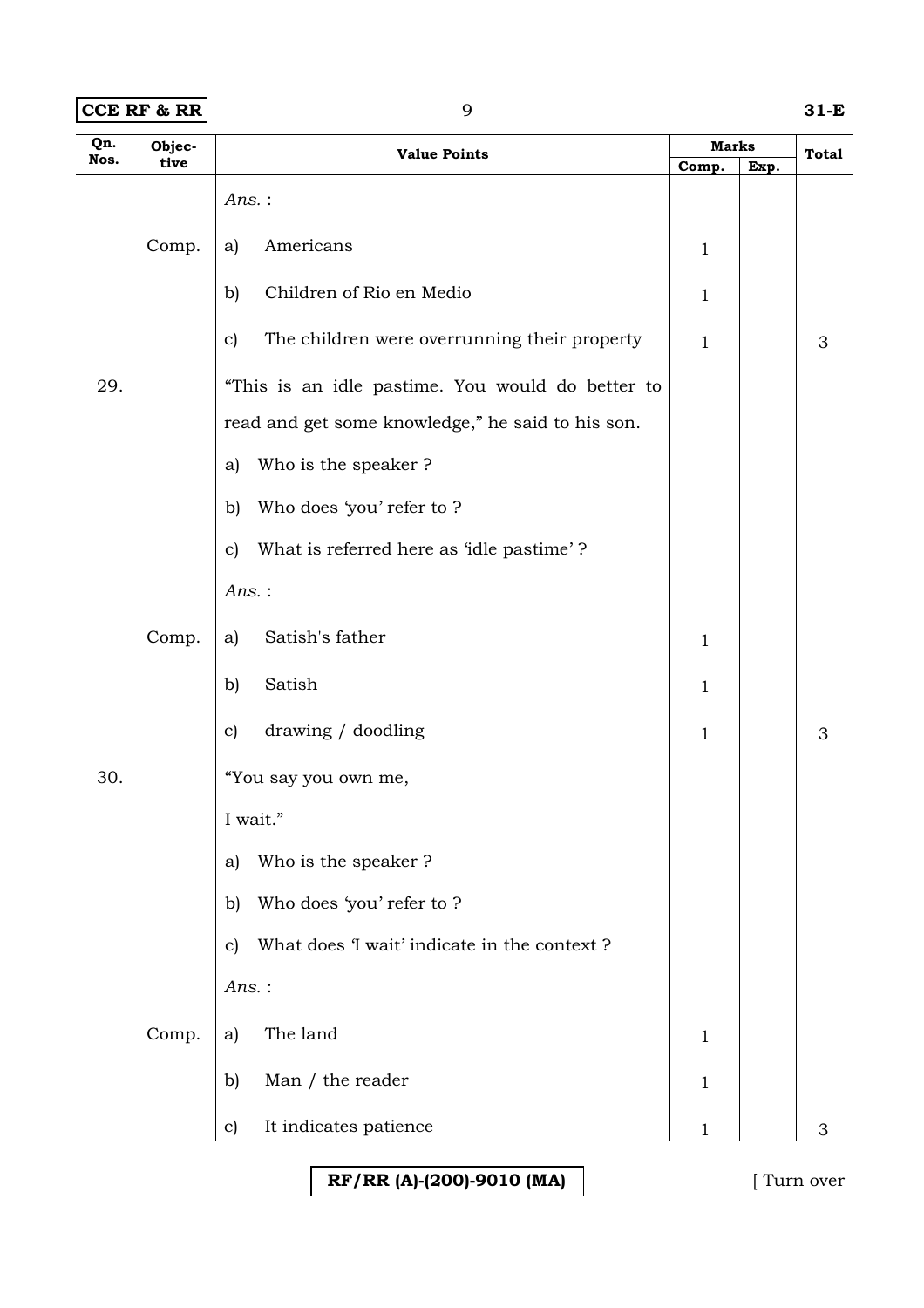| w<br>۰. |  |  |
|---------|--|--|
|---------|--|--|

**310 CCE RF & RR** 

| Qn.   | Objec- | <b>Value Points</b>                                                                       |                | <b>Marks</b> | <b>Total</b> |
|-------|--------|-------------------------------------------------------------------------------------------|----------------|--------------|--------------|
| Nos.  | tive   |                                                                                           | Comp.          | Exp.         |              |
| VII.  |        | Given below is a profile. Write a paragraph using                                         |                |              |              |
|       |        | $1 \times 3 = 3$<br>the clues given below :                                               |                |              |              |
| 31.   |        | Mr. Raja Gopal                                                                            |                |              |              |
|       |        | Place and date of birth : Kolar, 20th March, 1973                                         |                |              |              |
|       |        | Qualification<br>: M.A., M.Ed.                                                            |                |              |              |
|       |        | Profession<br>: Professor at a private<br>college                                         |                |              |              |
|       |        | Family<br>: Wife, a daughter                                                              |                |              |              |
|       |        | Hobbies<br>Writing,<br>painting,<br>gardening                                             |                |              |              |
|       |        | Reasons for popularity : Friendly, service minded,                                        |                |              |              |
|       |        | helps poor students.<br>$Ans.$ :                                                          |                |              |              |
|       |        |                                                                                           |                |              |              |
|       | Exp.   | Inclusion of all the points                                                               |                |              |              |
|       |        | Language accuracy.                                                                        | $\overline{2}$ | 1            | 3            |
| VIII. |        | Develop the story using the clues given below :                                           |                |              |              |
|       |        | $1 \times 3 = 3$                                                                          |                |              |              |
| 32.   |        | A grasshopper — merry — enjoying summer — sang<br>and danced - ant worked - stored food - |                |              |              |
|       |        | grasshopper told ant $-$ beautiful days $-$ stop and                                      |                |              |              |
|       |        | $enjoy - ant still worked - came winter - no food$                                        |                |              |              |
|       |        | $-$ grasshopper starved $-$ came to ant $-$ help $-$                                      |                |              |              |
|       |        | ant told $-$ dance the winter away $-$ grasshopper                                        |                |              |              |
|       |        | learnt - a lesson.                                                                        |                |              |              |
|       |        | $Ans.$ :                                                                                  |                |              |              |
|       | Exp.   | Inclusion of all the points                                                               |                |              |              |
|       |        | Language accuracy                                                                         | 2              |              |              |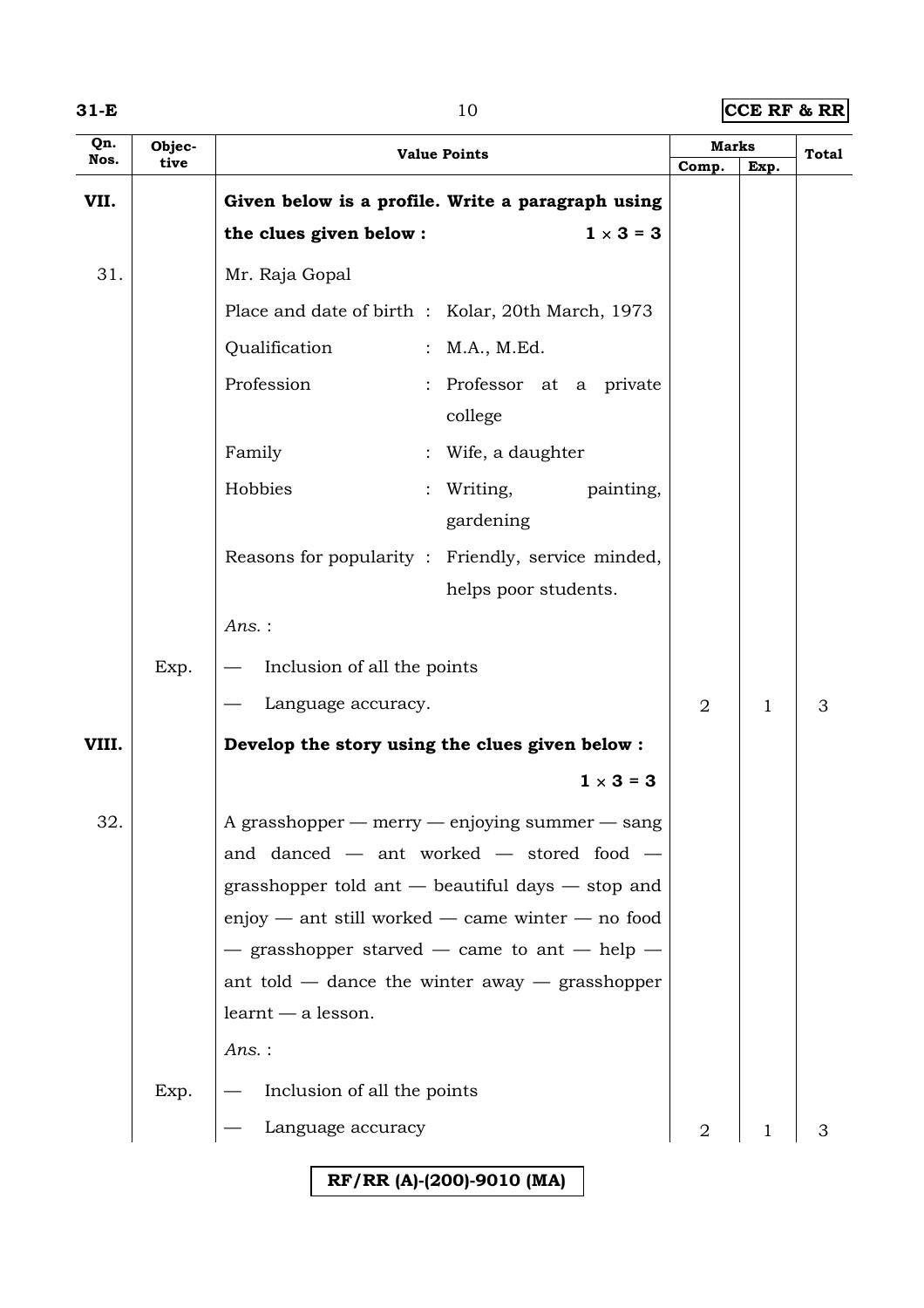| $ CCE$ RF & RR $ $ | $31-E$ |
|--------------------|--------|
|--------------------|--------|

| Qn.  | Objec- | <b>Value Points</b>                                  | <b>Marks</b>   |              | <b>Total</b> |
|------|--------|------------------------------------------------------|----------------|--------------|--------------|
| Nos. | tive   |                                                      | Comp.          | Exp.         |              |
| IX.  |        | Study the picture given below : $1 \times 3 = 3$     |                |              |              |
| 33.  |        | Write a description or an account of what the        |                |              |              |
|      |        | picture suggests to you in a paragraph.              |                |              |              |
|      |        | question for Visually impaired<br>Alternative        |                |              |              |
|      |        | candidates only. (In lieu of Q. No. 33)              |                |              |              |
|      |        | Use the following phrasal verbs in sentences of your |                |              |              |
|      |        | $3 \times 1 = 3$<br>own :                            |                |              |              |
|      |        | look for<br>a)                                       |                |              |              |
|      |        | put on<br>b)                                         |                |              |              |
|      |        | set out.<br>$\mathbf{c}$                             |                |              |              |
|      |        | $Ans.$ :                                             |                |              |              |
|      | Exp.   | Description                                          |                |              |              |
|      |        | Language accuracy                                    | $\overline{2}$ | $\mathbf{1}$ | $\sqrt{3}$   |
|      |        | Alternative question :                               |                |              |              |
|      |        | Meaningful sentences.<br>$3\times1$                  |                |              |              |
|      |        | RF/RR (A)-(200)-9010 (MA)                            |                |              | [Turn over   |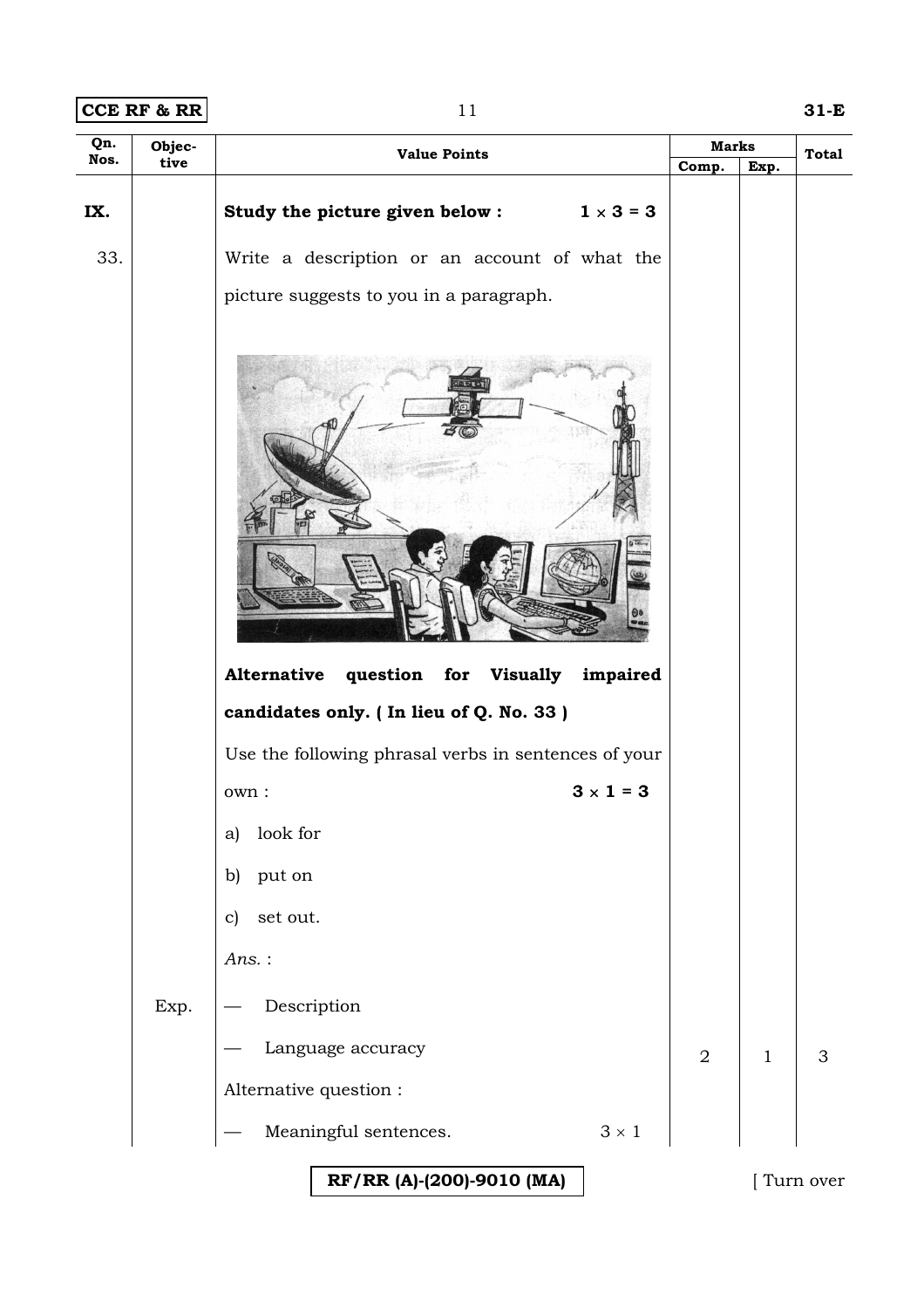| I<br>۰.<br>w |  |
|--------------|--|
|--------------|--|

#### **312 CCE RF & RR**

| Qn.  | Objec- | <b>Value Points</b>                             |                | <b>Marks</b> | <b>Total</b> |
|------|--------|-------------------------------------------------|----------------|--------------|--------------|
| Nos. | tive   |                                                 | Comp.          | Exp.         |              |
| X.   |        | Quote from memory :<br>$1 \times 4 = 4$         |                |              |              |
| 34.  |        |                                                 |                |              |              |
|      |        |                                                 |                |              |              |
|      |        |                                                 |                |              |              |
|      |        |                                                 |                |              |              |
|      |        | <b>OR</b>                                       |                |              |              |
|      |        |                                                 |                |              |              |
|      |        |                                                 |                |              |              |
|      |        |                                                 |                |              |              |
|      |        |                                                 |                |              |              |
|      |        | $Ans.$ :                                        |                |              |              |
|      | Rem.   | The quality of mercy is not strain'd;           |                |              |              |
|      |        | It droppeth as the gentle rain from heaven      |                |              |              |
|      |        | Upon the place beneath. It is twice blest :     |                |              |              |
|      |        | It blesseth him that gives, and him that takes. | $\overline{4}$ |              | 4            |
|      |        | <b>OR</b>                                       |                |              |              |
|      |        | You talk of wondrous things you see,            |                |              |              |
|      |        | You say the sun shines bright;                  |                |              |              |
|      |        | I feel him warm, but how can he                 |                |              |              |
|      |        | Or make it day or night?                        | $\overline{4}$ |              |              |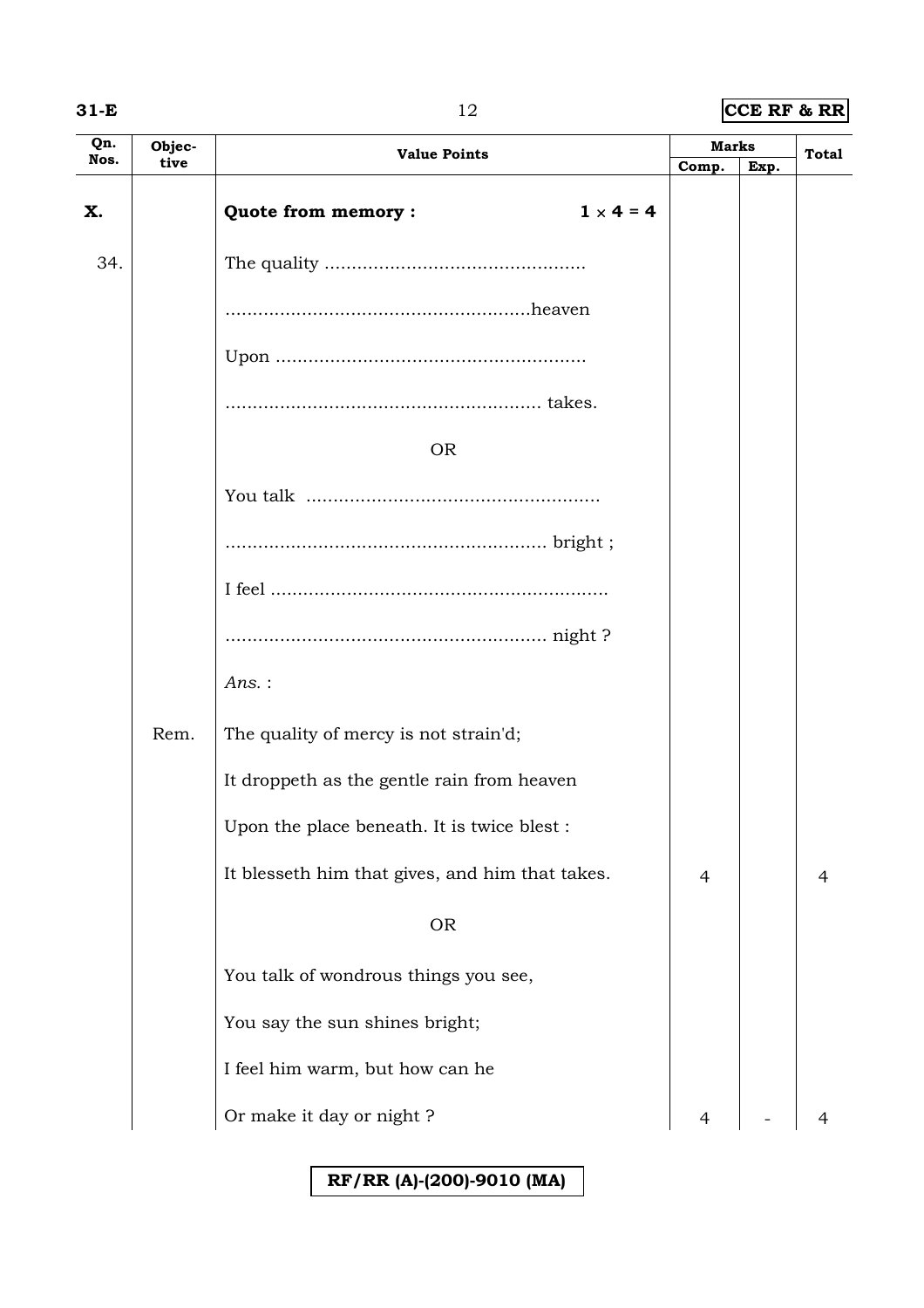## **CCE RF & RR** 31-E

| Qn.  | Objec- | <b>Value Points</b>                                   | <b>Marks</b> |      | Total |
|------|--------|-------------------------------------------------------|--------------|------|-------|
| Nos. | tive   |                                                       | Comp.        | Exp. |       |
| XI.  |        | Read the following passage and answer the             |              |      |       |
|      |        | questions that follow: $1 \times 4 = 4 (2 \times 2)$  |              |      |       |
| 35.  |        | Most of us believe in prayers, don't we? "More        |              |      |       |
|      |        | things are wrought by prayer than this world          |              |      |       |
|      |        | dreams of." We are aware that prayer can perform      |              |      |       |
|      |        | miracles. Prayer can change our lives and make us     |              |      |       |
|      |        | better humans. It has the power of magic.             |              |      |       |
|      |        | A number of great men bear testimony to the           |              |      |       |
|      |        | power of prayer. Nobel laureate Dr. Alexis Carrel     |              |      |       |
|      |        | wrote, "Prayer is a powerful source of energy that    |              |      |       |
|      |        | one can generate. It is a force as powerful as        |              |      |       |
|      |        | terrestrial gravity. I have seen men, after all other |              |      |       |
|      |        | therapy had failed, were lifted out of the disease    |              |      |       |
|      |        | and sorrow by the serene effect of prayer". The       |              |      |       |
|      |        | world today stands on the verge of destruction        |              |      |       |
|      |        | because people have forgotten to pray. It is by       |              |      |       |
|      |        | prayer that man reaches God and God enters him.       |              |      |       |
|      |        | Man needs God as he needs water and oxygen.           |              |      |       |
|      |        | What does Dr. Carrel say about prayer?<br>a)          |              |      |       |
|      |        | How powerful is the effect of prayer, according<br>b) |              |      |       |
|      |        | to the passage ?                                      |              |      |       |

**RF/RR (A)-(200)-9010 (MA)** [ Turn over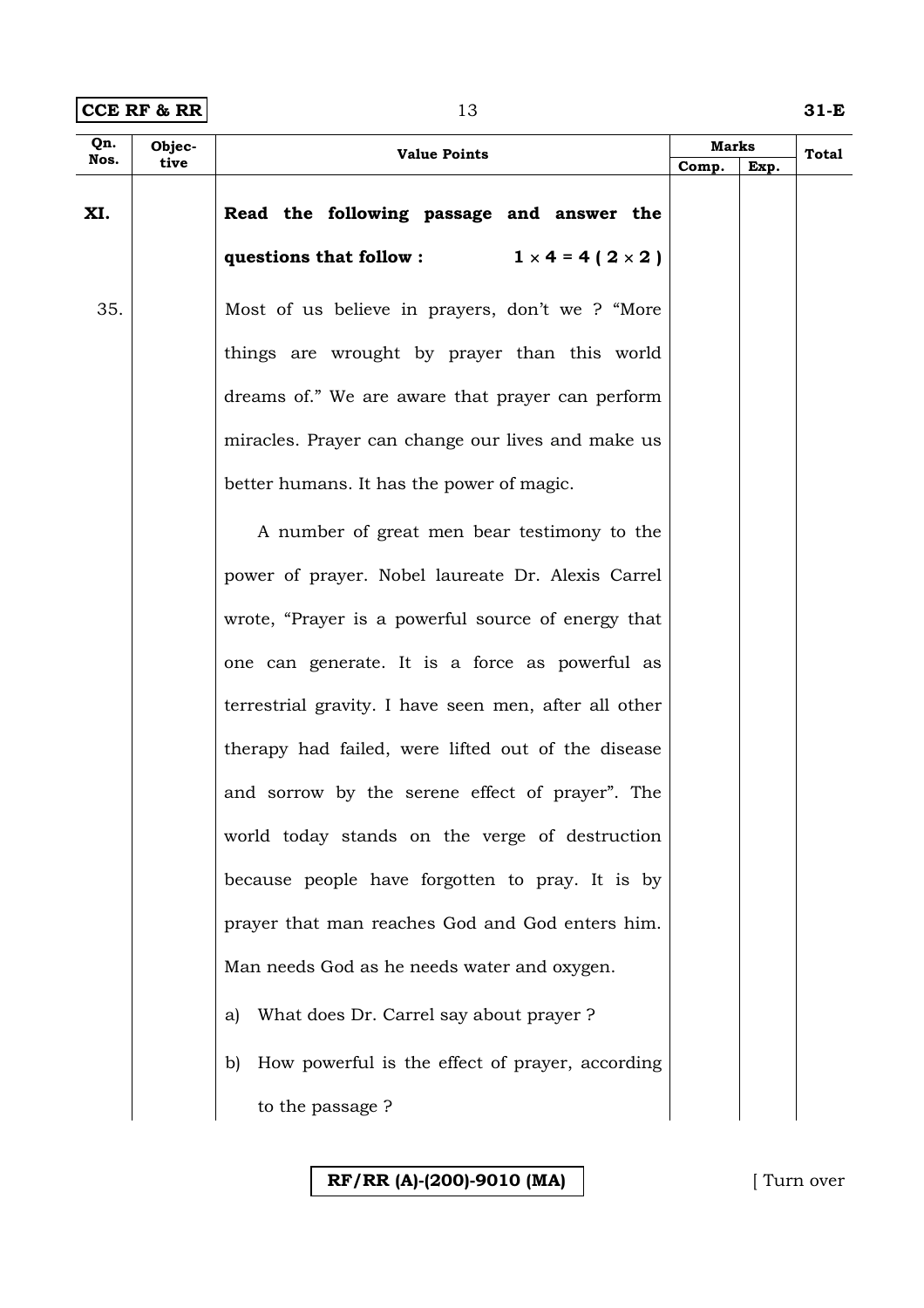| w<br>۰. |  |  |
|---------|--|--|
|---------|--|--|

**314 CCE RF & RR** 

| Qn.  | Objec- | <b>Value Points</b>                                      |                | <b>Marks</b> |       |
|------|--------|----------------------------------------------------------|----------------|--------------|-------|
| Nos. | tive   |                                                          | Comp.          | Exp.         | Total |
|      |        | Ans.:                                                    |                |              |       |
|      | Comp.  | Dr. Carrel says, "Prayer is a powerful source of<br>a)   |                |              |       |
|      |        | energy that one can generate. It is a force as           |                |              |       |
|      |        | powerful as terrestrial gravity. I have seen             |                |              |       |
|      |        | men, after all other therapy had failed, were            |                |              |       |
|      |        | lifted out of the disease and sorrow by the              |                |              |       |
|      |        | serene effect of prayer."                                | $\overline{2}$ |              |       |
|      |        | Prayer can perform miracles. It can change our<br>b)     |                |              |       |
|      |        | lives. Make us better humans. It has the power           |                |              |       |
|      |        | of magic.                                                | $\overline{2}$ |              | 4     |
| XII. |        | Answer the following question in about 8 - 10            |                |              |       |
|      |        | $1 \times 4 = 4$<br>sentences :                          |                |              |       |
| 36.  |        | According to the poet his grandmother was a              |                |              |       |
|      |        | genius. Elaborate.                                       |                |              |       |
|      |        | <b>OR</b>                                                |                |              |       |
|      |        | The Jazz player's pathetic life is lifted by his music.  |                |              |       |
|      |        | Justify.                                                 |                |              |       |
|      |        | Ans.:                                                    |                |              |       |
|      | Appr.  | Poet says $-$ grandmother $-$ genius $-$ climbed trees   |                |              |       |
|      |        | $-$ in a trice $-$ learnt from brother $-$ happier in a  |                |              |       |
|      |        | $tree$ - people told her - age gracefully - grandma      |                |              |       |
|      |        | said $-$ I'll grow disgracefully $-$ one day $-$ climbed |                |              |       |
|      |        | a tree — could not come down — after the rescue —        |                |              |       |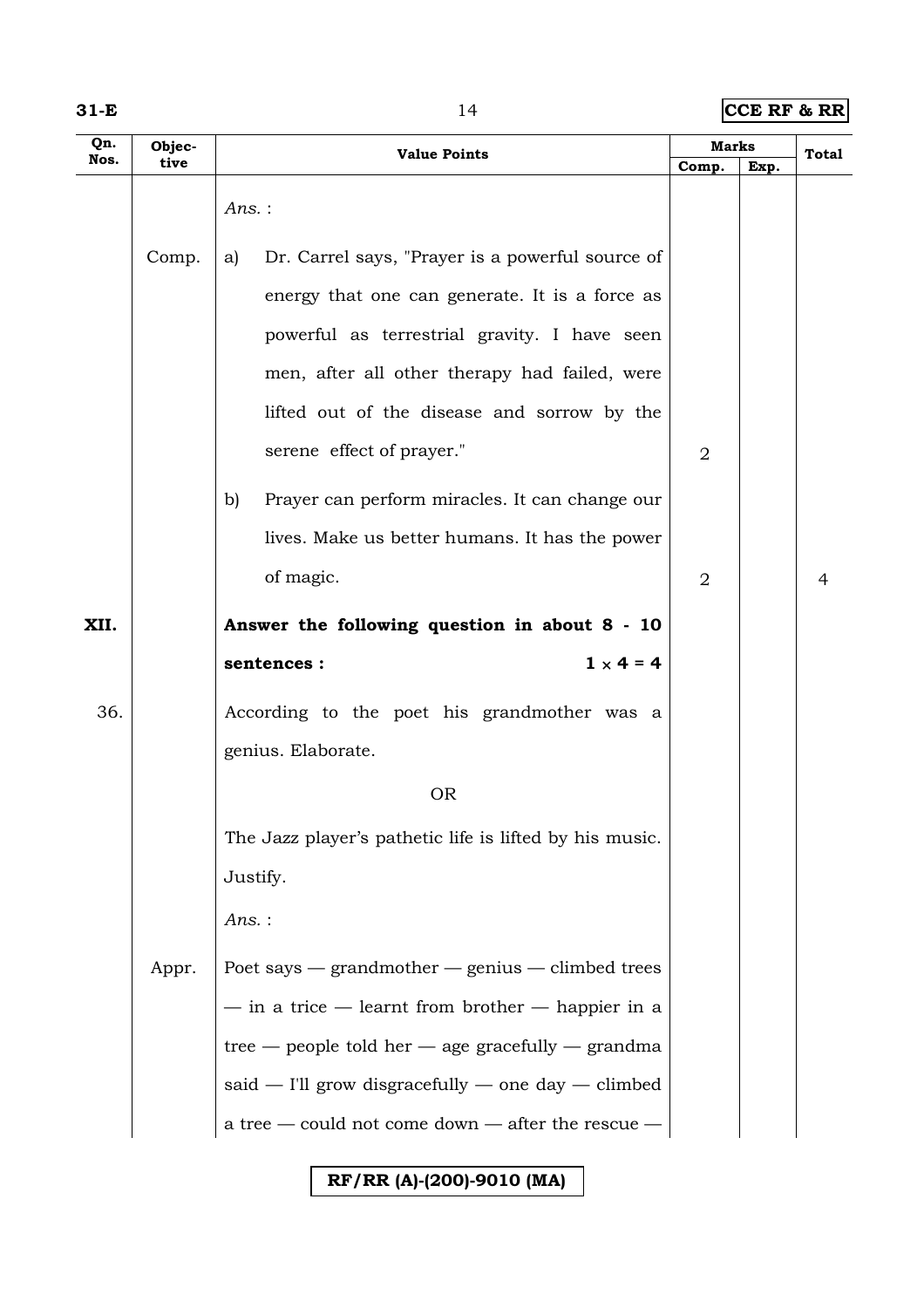| $ CCE$ RF & RR $ $ | $31-E$ |
|--------------------|--------|
|--------------------|--------|

| Qn.<br>Nos. | Objec-<br>tive | <b>Value Points</b>                                       | Marks          |                |           |
|-------------|----------------|-----------------------------------------------------------|----------------|----------------|-----------|
|             |                |                                                           | Comp.          | Exp.           | Total     |
|             |                | $doctor$ suggested $-$ bed rest for a week $-$ for her a  |                |                |           |
|             |                | brief season in hell $-$ when felt stronger $-$           |                |                |           |
|             |                | demanded a tree house $-$ son dutiful $-$ caring $-$      |                |                |           |
|             |                | fulfilled her wish $-$ she sits in state $-$ drinks       |                |                |           |
|             |                | sherry with the poet.                                     | 2              | 2              | 4         |
|             |                | <b>OR</b>                                                 |                |                |           |
|             |                | Jazz player — like a black Ancient Mariner —              |                |                |           |
|             |                | wrinkled old face $-$ full of wearies of living $-$ faded |                |                |           |
|             |                | - blue old shirt - worn old jacket - run down             |                |                |           |
|             |                | shoes $-$ have paper in them $-$ rough $-$ unshaven       |                |                |           |
|             |                | $face$ - self brought solitude - holds an old alto        |                |                |           |
|             |                | saxophone $-$ by wire coat hanger $-$ starts playing      |                |                |           |
|             |                | - Black man - sent to preach - Black Gospel of            |                |                |           |
|             |                | $\text{Jazz}$ — no longer a Black man — a bird — flying   |                |                |           |
|             |                | high $-$ high $-$ higher $-$ thus music $-$ uplifts $-$   |                |                |           |
|             |                | spirit — Jazz player.                                     | $\overline{2}$ | $\overline{2}$ | 4         |
| XIII.       |                | Write an essay on any one of the following :              |                |                |           |
|             |                | $1 \times 4 = 4$                                          |                |                |           |
| 37.         |                | Covid-19 precautions<br>a)                                |                |                |           |
|             |                | Air pollution<br>b)                                       |                |                |           |
|             |                | Importance of sports and games.<br>$\mathbf{c}$           |                |                |           |
|             |                | $Ans.$ :                                                  |                |                |           |
|             | Exp.           | Inclusion of all the points                               |                |                |           |
|             |                | Language accuracy.                                        | $\overline{2}$ |                | 4         |
|             |                | RF/RR (A)-(200)-9010 (MA)                                 |                |                | Turn over |